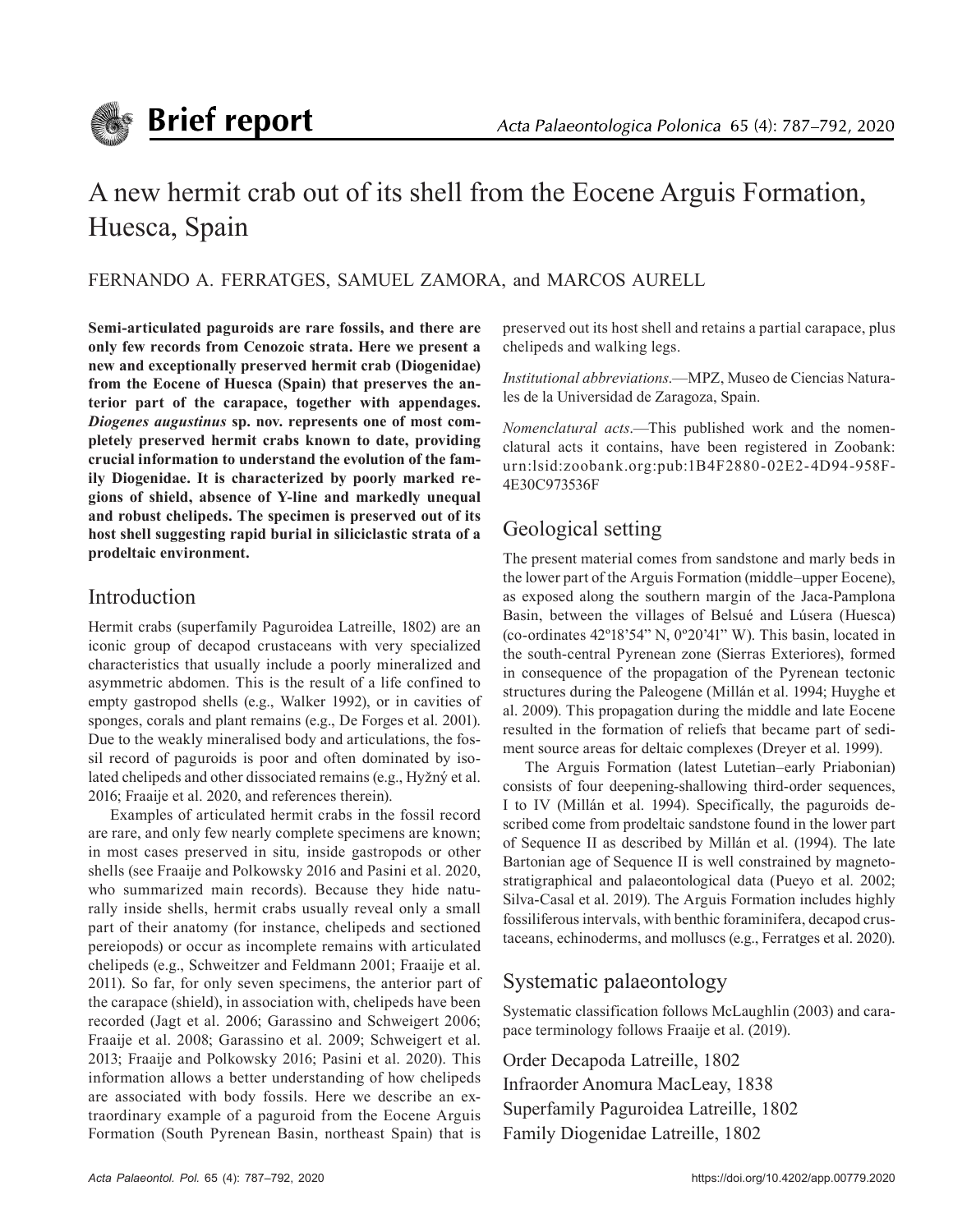

Fig. 1. Paguroid crab *Diogenes augustinus* sp. nov. from the upper Bartonian of Arguís Formation, Eocene, Lúsera, Huesca, Spain. **A**. Holotype (MPZ2020/54), in left lateral  $(A_1)$ , right lateral  $(A_2)$ , and frontal  $(A_3)$  views. Dorsal region details  $(A_4)$ : light blue, eyestalk; dark blue, maxilliped?; turquoise, antenna; light green, massetic; dark green, anterior gastric; orange, lateral branchial; purple, keraial; light orange, anterior branchial; dark orange, mesobranchial; dark yellow, metabranchial; red, cardiac. Shield details (A<sub>5</sub>). P<sub>2</sub>, P<sub>3</sub>, P<sub>4</sub>?, pereiopods. **B**. MPZ2020/55, paratype, isolated left cheliped in mesial  $(B_1)$ , outer  $(B_2)$ , and dorsal  $(B_3)$  views. Specimens have been photographed dry and coated with an ammonium chloride sublimated.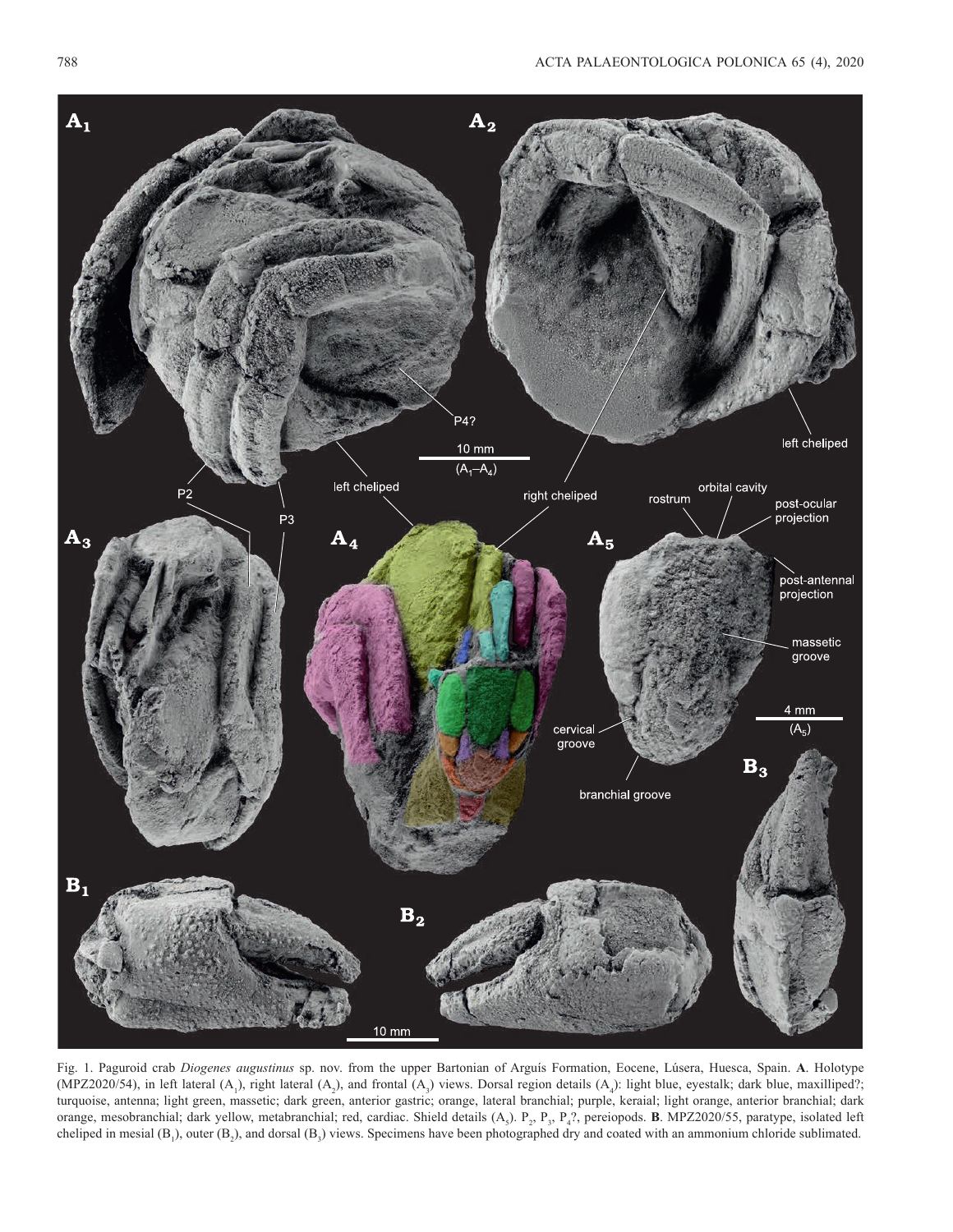#### Genus *Diogenes* Dana, 1851

*Type species*: *Pagurus miles* Fabricius, 1787, by subsequent designation of Stimpson (1859); Eocene–Recent.

#### *Diogenes augustinus* sp. nov.

Figs. 1, 2.

*Zoobank LSID*: urn:lsid:zoobank.org:act:FFF586B9-DBC5-455B-A 38A-DD3011628FB9

*Etymology*: In honour of Agustín Gálvez (Zaragoza, Spain) who found and donated the specimen.

*Type material*: Holotype: MPZ2020/54, articulated specimen, partial carapace, plus chelipeds and walking legs. Paratypes: MPZ2020/55 and MPZ2020/56, isolated chelipeds. From the type locality and horizon.

*Type locality*: Village of Lúsera, Huesca Province, Spain.

*Type horizon*: Arguis Formation, upper Bartonian, middle–upper Eocene.

*Material*.—Type material only.

*Diagnosis*.—Shield longer than wide, length/width ratio 1.32, slightly convex transversely and longitudinally; rostrum not prominent. Orbital cavity concave, shallow antennal cavities. Regions of shield poorly marked; massetic region elongated, with perpendicular striate. Anterior branchial area globose, subtriangular. Eyestalks smooth, shorter than shield, diameter 1.42 mm. Chelipeds markedly unequal, left largest; palm quadrate, without stridulatory mechanism on mesial face of palm. Carpus triangular; axis of carpal-propodal articulation oblique in relation to sagittal plane. P2 merus depressed on outer side. Dorsolateral faces of propodus covered with small granules. Dactyls of P2 and P3 about same length as propodus, margin smooth.

*Measurements* (in mm).—MPZ2020/54: shield length 10.74; shield width 8.08; eyestalk length 7.63; left manus length 15.12; left manus height 14.29; right manus length 8.01; right manus height 7.05. MPZ2020/55: major cheliped height 19.35; length 17.74. MPZ2020/56: major cheliped height 17.33.



reconstructed from the most closely related modern taxa.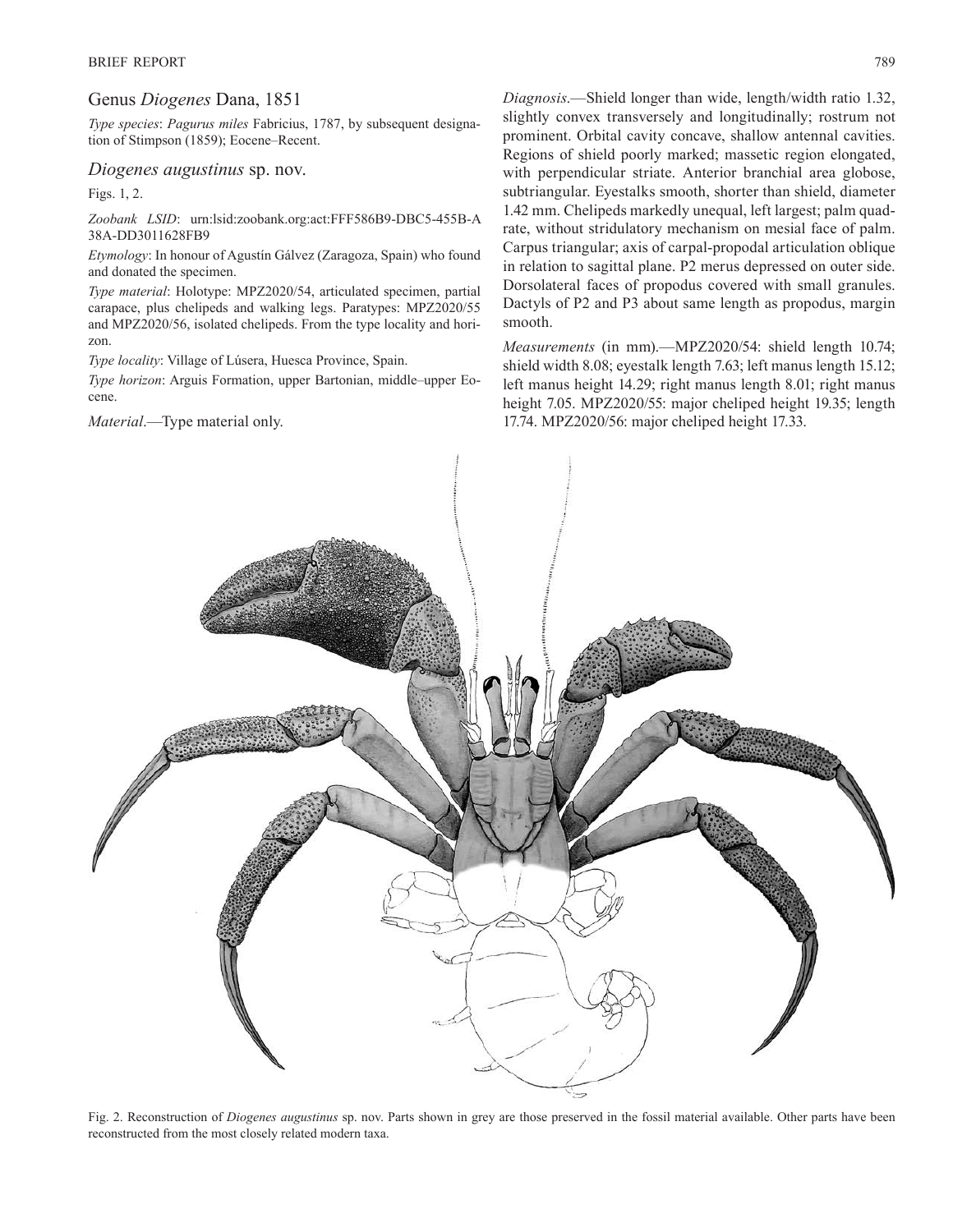*Description*.—Shield longer than wide, slightly domed; surface roughened by shallow grooves, except for most of gastric region which is smooth with a subtle longitudinal ridge; rostrum weakly developed; anterior margin weakly convex; orbital cavity shallow; post-ocular projection acute; post-antenal projection slightly rounded; central gastric furrow present, but weakly developed; massetic groove weakly marked; massetic region elongated, with perpendicular stretch marks; keraial region poorly differentiated; gastric regions flat; U-shaped cervical groove; posterior carapace not well preserved (Fig. 1A). Eyestalks slightly longer than half length of shield. Chelipeds markedly unequal, with the left considerably larger; without stridulatory mechanism developed on the mesial face of the palm. Major cheliped: palm longer than broad, lateral surface of carpus covered with densely small granules; upper margin with pointed conical granules; weakly granulated dorso-ventrally (Fig. 1). Minor cheliped: palm covered by small and conic wide-spaced granules, upper margin with five pointed teeth. Merus and carpus of both chelipeds less granulated than palm; subtriangular fixed finger broad at base, with rounded distal extremity; fingers curved ventromesially; moveable finger longer than mesial margin of palm. Ambulatory legs symmetrical; merus subrectangular and elongate, upper margin convex, less ornamented than carpus and propodus; outer side of P2 merus depressed to accommodate P3; carpus subtriangular; carpus and propodus of P2–P3 with slightly serrated dorsal margins. Dactylus of ambulatory legs as long as propodus, broadly curved (Figs. 1, 2).

*Remarks*.—Reconciliation of fossils and neontologist classifications are problematic, because most of the taxonomic features to differentiate between modern genera are not preserved in extinct material (e.g., Jagt et al. 2006; Fraaije 2014; Fraaije et al. 2014). This drawback is exacerbated by the fact that the majority of fossil paguroids are found as disarticulated elements or, in the best cases, they are hidden inside gastropod shells; and this hampers our ability to provide a complete description of specimens. This explains why the systematic placement of fossil paguroids is fraught with difficulties (Fraaije and Polkowsky 2016). Fortunately, the material described herein includes both the chelipeds and the carapace and represents one of the few examples in which all of the anterior portion of the animal is available.

Despite these drawbacks, McLaughlin (2003) listed important morphological characters to distinguish between different modern taxa that can also be recognised in fossil species. For instance, Fraaije et al. (2019), among others, included detailed data on shields of extant taxa that can be seen in fossils.

The material studied retains delicate diagnostic characteristics, such as the morphology of the shield, cheliped ornamentation, ocular peduncles and ambulatory legs. This allows its definite assignment to the family Diogenidae. We include the new taxon in *Diogenes* on the basis of similarities in features of chelipeds, pereiopods and distribution of dorsal carapace regions. Our material also shows corrugated and poorly defined massetic regions, a gastric region without Y-line and eyestalks that are long and thin (Fig. 2). Diogenids of Eocene age include nine genera that have been described on the basis of isolated chelae only (Garassino et al. 2009; De Angeli and Caporiondo, 2017), making comparison with our material difficult.

The modern genera *Dardanus* Paul'son, 1875 and *Calcinus* Dana, 1851, show similar characteristics to those observed in the studied specimen. However, *Diogenes augustinus* sp. nov. differs from both genera in having a near-straight frontal area, a less well-developed rostrum, a well-defined anterior branchial region (triangular in shape), much larger ambulatory dactyli; in addition, it lacks a Y-line on the posterior part of the shield. The genus *Petrochirus* Stimpson, 1858 has a characteristic squamose ornamentation; moreover, the anterior branchial region is not clearly defined.

*Stratigraphic and geographic range.—*Type locality and horizon only.

# Concluding remarks

Articulated hermit crabs are rare fossils; mostly only isolated chelipeds are available that offer little information on the overall build of the animals. The depositional setting from which the present articulated specimen was recovered corresponds to a deltaic complex, some few kilometres away of the sediment source area (Millán et al. 1994; Dreyer et al. 1999). The matrix is a fine sandstone, with rare associated molluscs and irregular echinoids. Field observations suggest that bioturbation was rare at these levels except for vertical burrows assigned to *Skolithos*.

Based on taphonomic experiments, Klompmaker et al. (2017) have recently demonstrated that hermit crabs decay and disarticulate rapidly, only a few days after death. Articulated specimens will be preserved only under certain environmental conditions such as anoxic sea floors (e.g., Garassino et al. 2009) or in areas where sedimentation rates are high (e.g., Shives and Dunbar 2010). With this in mind, we consider the present specimens to have been transported and buried rapidly after the animals abandoned their host shells. High sedimentation rates in the study area were probably responsible for keeping at least one specimen intact by avoiding post-mortem interactions with scavengers. The specimen is preserved out of its host shell; there is no trace of shell material around the crab. This agrees with observations on modern representatives that suggest shell abandonment occurs in 46% of hermit crabs that are smothered after sudden episodic sedimentation (Shives and Dunbar 2010). In fact, episodic high-hydrodynamic pulses associated with a deltaic environment increase sedimentation rate and can bury benthic organisms even alive (e.g., Nichols et al. 1978; Hinchey et al. 2006; Shives and Dunbar 2010). In the study area this is also emphasised by the creation of tectonically induced, large spaces open to sedimentation (Millán et al. 1994).

The data provided by the present material reinforces the ideas previously documented that an increase in sedimentation rate, sudden sedimentary events and absence of scavengers favour the preservation of articulated hermit crabs. The fact that the new material is articulated and occurs outside of the host shells supports the fact that sedimentation rates were very high in this area, probably because it was close to the source area and local tectonics were conducive to such events.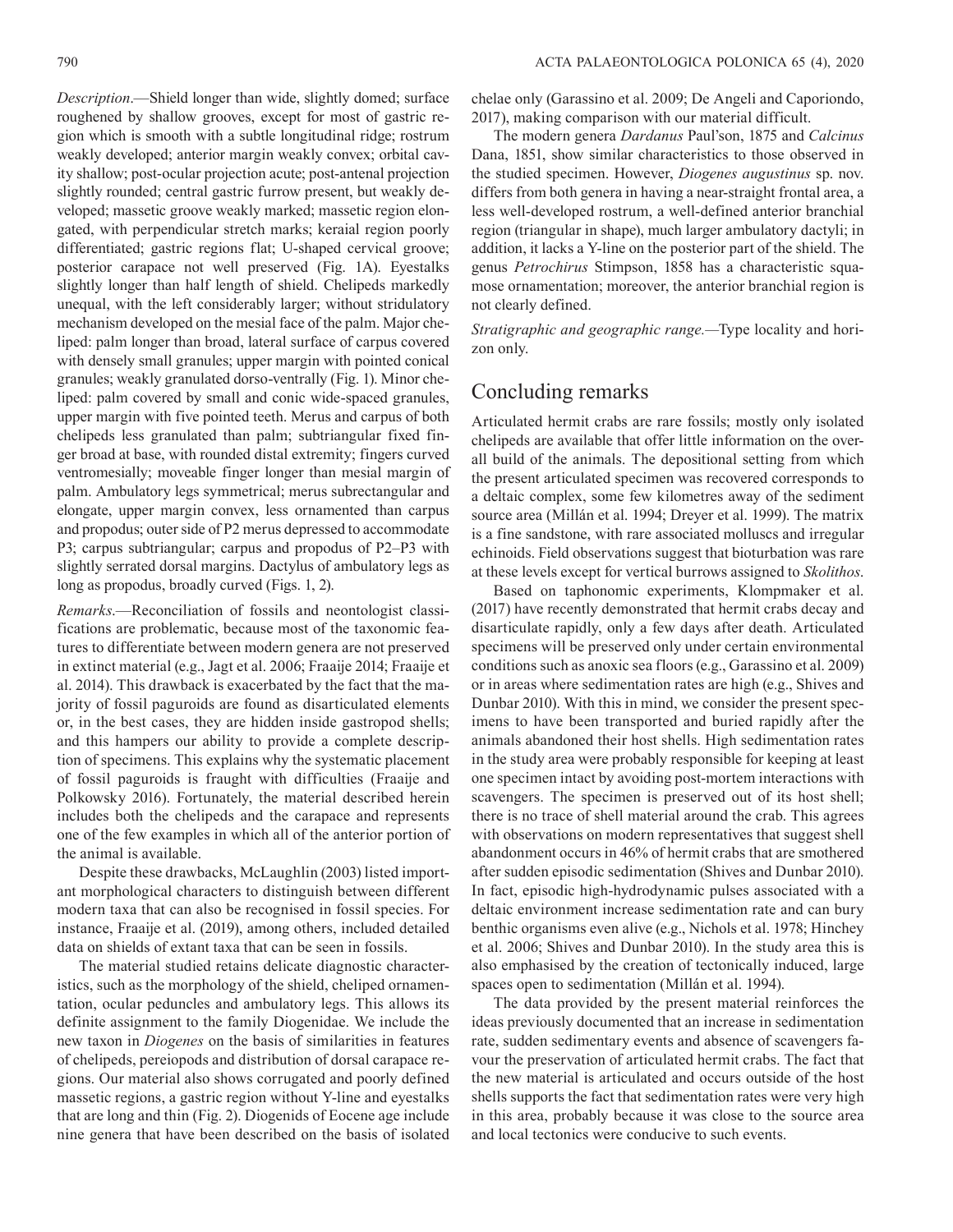**Acknowledgements**.—Isabel Pérez (University of Zaragoza, Spain) provided photographic assistance. We thank Agustín Gálvez (Voluntarios del Museo de Ciencias Naturales de la Universidad de Zaragoza) who found the specimen and donated it for study. We are also grateful to the three reviewers Javier Luque (Yale University, New Haven, USA), René Fraaije (Oertijduseum, Boxtel, The Netherlands), and John Jagt (Natuurhistorisch Museum Maastricht, The Netherlands) who greatly improved the resulting manuscript. The present work has been supported by CGL2017-85038-P, subsidised by the Spanish Ministry of Science and Innovation, the European Regional Development Fund and Project E18 "Aragosaurus: Recursos Geológicos y Paleoambientes" of the government of Aragón-FEDER.

### References

- Dana, J.D. 1851. Conspectus crustaceorum quae in orbis terrarum circumnavigatione, Carolo Wilkes e classe reipublicae foederatae duce, lexit et descripsit. *Proceedings of the Academy of Natural Sciences, Philadelphia* 5: 267–272.
- De Angeli, A. and Caporiondo, F. 2017. I granchi eremiti (Crustacea, Decapoda, Anomura, Paguroidea) dell'Eocene medio di cava "Main" di Arzignano (Vicenza, Italia settentrionale). *Studi Trentini di Scienze Naturali* 96: 11–32.
- De Forges, B.R., Chan, T.Y., Corbari, L., Lemaitre, R., Macpherson, E., Ahyong, S.T., and Ng, P.K. 2001. The MUSORSTOM-TDSB deep-sea benthos exploration programme (1976–2012): an overview of crustacean discoveries and new perspectives on deep-sea zoology and biogeography. *Tropical Deep-sea Benthos* 185: 1–13.
- Dreyer, T., Corregidor, J., Arbues, P., and Puigdefabregas, C. 1999. Architecture of the tectonically influenced Sobrarbe deltaic complex in the Ainsa Basin, northern Spain. *Sedimentary Geology* 127: 127–169.
- Ferratges, F.A., Zamora, S., and Aurell, M. 2020. Systematics and distribution of decapod crustaceans associated with late Eocene coral buildups from the southern Pyrenees (Spain). *In*: J.W.M. Jagt, R.H.B. Fraaije, B.W.M. van Bakel, S.K. Donovan, and C. Mellish (eds.), A Lifetime Amidst Fossil Crustaceans: A Tribute to Joseph S.H. Collins (1927– 2019). *Neues Jahrbuch für Geologie und Paläontologie Abhandlungen* 296: 79–100.
- Fraaije, R.H.B. 2014. Diverse Late Jurassic anomuran assemblages from the Swabian Alb and evolutionary history of paguroids based on carapace morphology. *Neues Jahrbuch für Geologie und Paläontologie Abhandlungen* 262: 247–255.
- Fraaije, R.H.B. and Polkowsky, S. 2016. *Dardanus colosseus*, a new paguroid from the Eocene of Austria preserved in its host gastropod shell. *Neues Jahrbuch für Geologie und Paläontologie Abhandlungen* 279: 57–62.
- Fraaije, R.H.B., Beschin, C., Busulini, A., Tessier, G., Jagt, J.W.M., and Van Bakel, B.W.M. 2020. *Joecalcinus*, a new hermit crab genus from the Eocene of northern Italy: the second Cenozoic representative of the extant family Calcinidae (Decapoda, Anomura). *In*: J.W.M. Jagt, R.H.B. Fraaije, B.W.M. van Bakel, S.K. Donovan, and C. Mellish (eds.), A Lifetime Amidst Fossil Crustaceans: A Tribute to Joseph S.H. Collins (1927–2019). *Neues Jahrbuch für Geologie und Paläontologie Abhandlungen* 296: 101–105.
- Fraaije, R.H.B., Robins, C., Van Bakel, B.W.M., Jagt, J.W.M., and Bachmayer, F., 2019. Paguroid anomurans from the Tithonian Ernstbrunn Limestone, Austria—the most diverse extinct paguroid assemblage on record. *Annalen des Naturhistorischen Museums in Wien* 121: 257– 289.
- Fraaije, R.H.B., Van Bakel, B.W.M., Iserbyt, A., and Jagt, J.W.M. 2011. New extinct Paguroidea (Crustacea, Decapoda, Anomura), with the first example of capsulated setae from the fossil record. *Neues Jahrbuch für Geologie und Paläontologie Abhandlungen* 262: 247–255.
- Fraaije R.H.B., Van Bakel, B.W.M., Jagt, J.W.M., and Artal, P. 2008. New decapod crustaceans (Anomura, Brachyura) from the mid-Cretaceous reefal deposits at Monte Orobe (Navarra, northern Spain), and com-

ments on related type-Maastrichtian material. *In*: E. Steurbaut, J.W.M. Jagt, and E.A. Jagt-Yazykova (eds.), Annie V. Dhondt Memorial Volume. *Bulletin de l'Institut royal des Sciences naturelles de Belgique*, *Sciences de la Terre* 78: 193–208.

- Fraaije, R.H.B., Krzemiński, W., Van Bakel, B.W.M., Krzemińska, E., and Jagt, J.W.M. 2014. New Late Jurassic symmetrical hermit crabs from the southern Polish Uplands and early paguroid diversification. *Acta Palaeontologica Polonica* 59: 681–688.
- Garassino, A. and Schweigert, G. 2006. The Upper Jurassic Solnhofen decapod crustacean fauna: review of the types from old descriptions. Part I. Infraorders Astacidea, Thalassinidea, and Palinura. *Memorie della Società Italiana di Scienze Naturali e del Museo Civico di Storia naturale di Milano* 34: 1–64.
- Garassino, A., De Angeli, A., and Pasini, G. 2009. A new hermit crab (Crustacea, Anomura, Paguroidea) from the Late Cretaceous (Cenomanian) of Lebanon. *Atti della Società italiana di Scienze naturali e del Museo civico di Storia naturale in Milano* 150: 215–228.
- Hinchey, E.K., Schaffner, L.C., Hoar, C.C., Vogt, B.W., and Batte, L.P. 2006. Response of estuarine benthic invertebrates to sediment burial: the importance of mobility and adaptation. *Hydrobiologia* 556: 85–98.
- Huyghe, D., Mouthereau, F., Castelltort, S., Filleaudeau, P.Y., and Emmanuel, L. 2009. Paleogene propagation of the southern Pyrenean thrust wedge revealed by finite strain analysis in frontal thrust sheets: implications for mountain building. *Earth and Planetary Science Letters*  288: 421–433.
- Hyžný, M., Fraaije, R.H.B., Martin, J.E., Perrier, V., and Sarr, R. 2016. *Paracapsulapagurus poponguinensis*, a new hermit crab (Decapoda, Anomura, Paguroidea) from the Maastrichtian of Senegal. *Journal of Paleontology* 90: 1133–1137.
- Jagt, J.W.M., Van Bakel, B.W.M., Fraaije, R.H.B., and Neumann, C. 2006. *In situ* hermit crabs (Paguroidea) from northwest Europe and Russia. Preliminary data on new records. *Revista Mexicana de Ciencias Geológicas* 23: 364–369.
- Klompmaker, A.A., Portell, R.W., and Frick, M.G. 2017. Comparative experimental taphonomy of eight marine arthropods indicates distinct differences in preservation potential. *Palaeontology* 60: 773–794.
- Latreille, P.A. 1802. *Histoire naturelle, générale at particulière, des Crustacés et des Insects, Familles Naturelles des Genres. F*. *Tome 3*. 467 pp. Dufart, Paris.
- MacLeay, W.S. 1838. On the brachyurous decapod Crustacea brought from the Cape by Dr. Smith. *In*: A. Smith *(*ed.*)*, *Illustrations of the Annulosa of South Africa; Being a Portion of the Objects of Natural History Chiefl y Collected During an Expedition into the Interior of South Africa, Under the Direction of Dr. Andrew Smith, In the years 1834, 1835, and 1836; Fitted out by "The Cape of Good Hope Association for Exploring Central Africa"*, 53–71. Smith, Elder, and Co., London.
- McLaughlin, P.A. 2003. Illustrated keys to families and genera of the superfamily Paguroidea (Crustacea: Decapoda: Anomura), with diagnoses of genera of Paguridae. *Memoirs of Museum Victoria* 60: 111–144.
- Millán, H., Aurell, M., and Meléndez, A. 1994. Synchronous detachment folds and coeval sedimentation in the Prepyrenean External Sierras (Spain): a case study for a tectonic origin of sequences and systems tracts. *Sedimentology* 41**:** 1001–1024.
- Nichols, J.A., Rowe, G.T., Clifford, C.H., and Young, R.A. 1978. *In situ* experiments on the burial of marine invertebrates. *Journal of Sedimentary Petrology* 48: 419–425.
- Pasini, G., Garassino, A., Nyborg, T., Dunbar, S.G., and Fraaije, R.H.B. 2020. *In situ* hermit crab (Anomura, Paguroidea) from the Oligocene Pysht Formation, Washington, USA. *Neues Jahrbuch für Geologie und Paläontologie Abhandlungen* 295: 17–22.
- Paul'son, O. 1875. *Izsledovaniya rakoobraznykh krasnago moryas zametkami otnositel'no rakoobraznykh drugikh morei.Chast' 1. Podophthalmata i Edriophthalmata (Cumacea)*. i–xiv + 144 pp. S.V. Kul'zhenko, Kiev.
- Pueyo, E., Millán, H., and Pocoví, A. 2002. Rotation velocity of a thrust: a